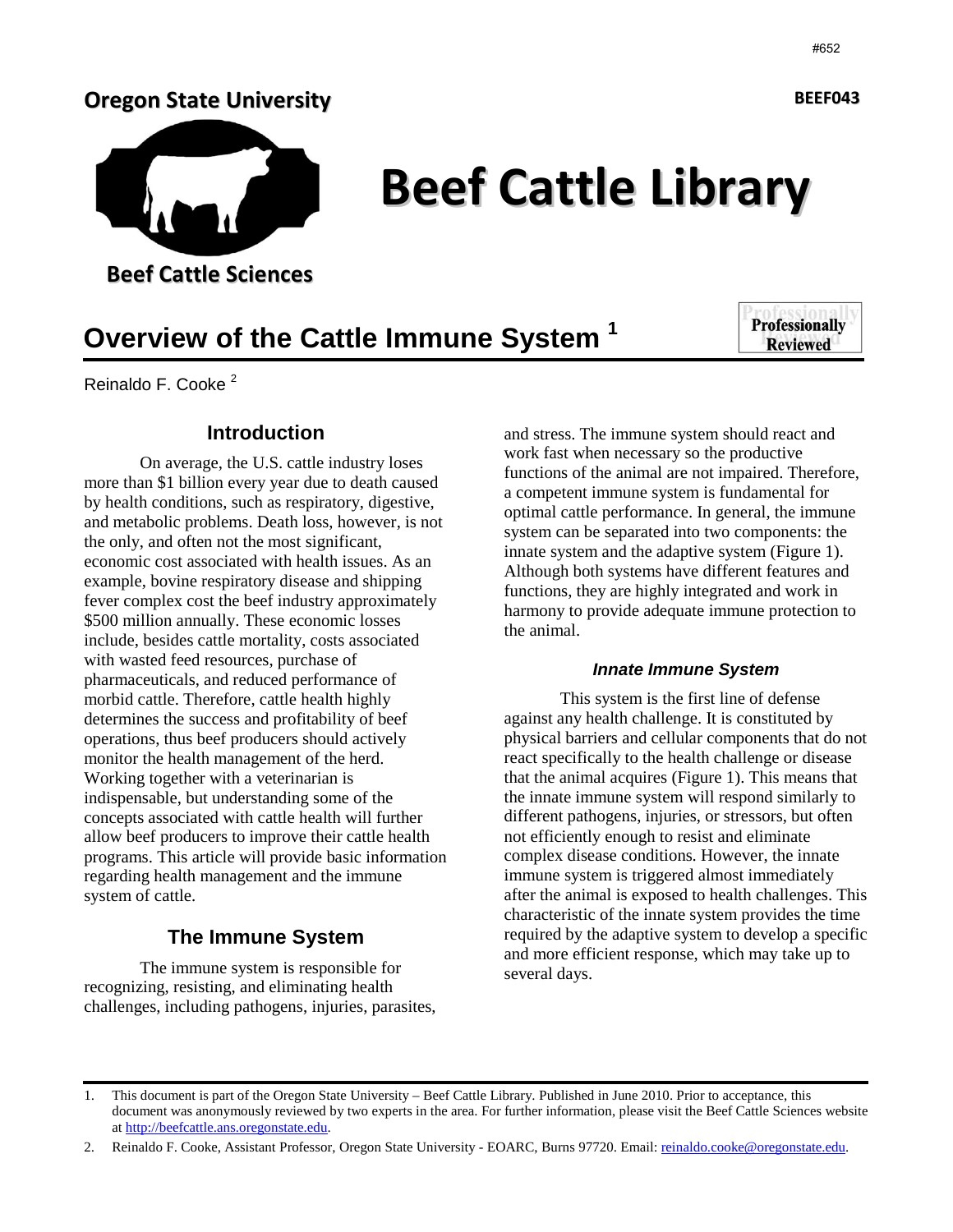The major components of the innate immune system are:

• **Physical Barriers** - Includes the skin, mucosa, and fluids such as saliva and tears. The main function of physical barriers is to prevent pathogens such as viruses, bacteria, and parasites from entering the body and causing infection.

• **Cellular components** – Mainly constituted by white blood cells that provide protection by ingesting and killing pathogens that eventually enter the body. These cells are also responsible for secreting substances that will further enhance the innate immune response.

• **Inflammatory response** – When pathogens enter the body, white blood cells are mobilized to track and attack them. If the pathogen is not eliminated quickly, white blood cells start producing several substances that triggers an inflammatory response that is needed to recruit additional immune cells to fight the infection. If the infection occurs because of an injury that breaks the skin, the innate

immune system enhances blood flow to the injury site to increase the number of white blood cells in that area, which is why the injured area rapidly becomes red, warm, swollen, and very sensitive to touch. If the invading pathogen not rapidly eliminated and the inflammation process persists, it leads to fever. Increased body temperature helps with infection control and elimination because some viruses and bacteria do not survive higher temperatures, whereas many immunological processes become further stimulated. However, prolonged inflammation and fever are harmful to the animal's overall health; therefore the infection needs to be eliminated quickly to prevent further immune complications.

If the health challenge is not eliminated by the innate immune system, the adaptive system takes over. This transition is mediated by some of the white blood cells from the innate system, which "introduces" the foreign agent to specific cells from the adaptive system for activation of this immune response.



**Figure 1.** Components of the immune system. Based on Abbas and Lichtman (2007).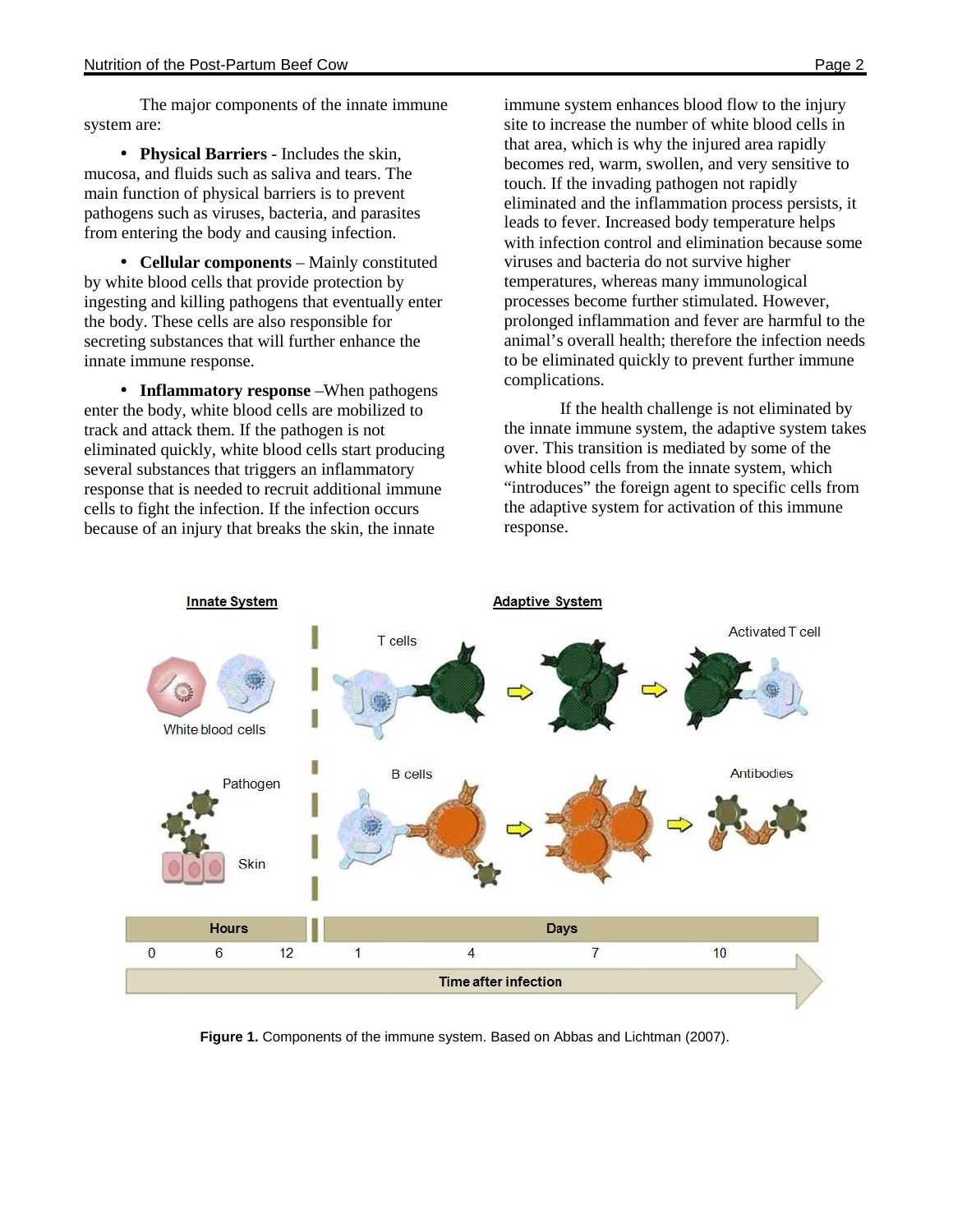#### **Adaptive Immune System**

This system adapts and builds a precise immune response for each challenge that the animal encounters. However, it takes longer to become effective compared to the innate immune system, sometimes up to several days following the infection. The adaptive system is characterized by production of antibodies that are specific for each foreign pathogen, and also by its "memory" feature. If the animal is infected a second time by a pathogen, the adaptive system remembers the first infection and elicits a faster and stronger response to eliminate the pathogen (Figure 2). This "memory" feature is the foundation for the development of vaccines to protect animals from specific diseases. The adaptive system can be further divided into an antibody response and a cell-mediated response (Figure 1). The major components of the adaptive immune system are:

• **Lymphoid organs** – These organs are responsible for producing and activating the immune cells that mediate the adaptive immune system. In general, the bone marrow produces B cells, whereas the thymus produces the T cells. Both B and T cells are activated in the spleen or lymph nodes, where they encounter the pathogen "presented" by white blood cells from the innate immune system.

• **B cells** – These are the cells responsible for secreting antibodies. When the B cell encounters the pathogen, it begins to divide and produce antibodies that are specific for that pathogen. These antibodies will attach to every target pathogen that they encounter, and will either neutralize it, or "mark" the pathogen for ingestion or destruction by other cells, such as white blood cells, T cells, and even B cells. Some B cells are also responsible for the "memory" feature of the adaptive immune system. These "memory" cells will record the pathogen's genetic composition, and register which antibody needs to be produced to eliminate the pathogen.



**Figure 2.** The memory feature of the adaptive immune system. Based on Abbas and Lichtman (2007).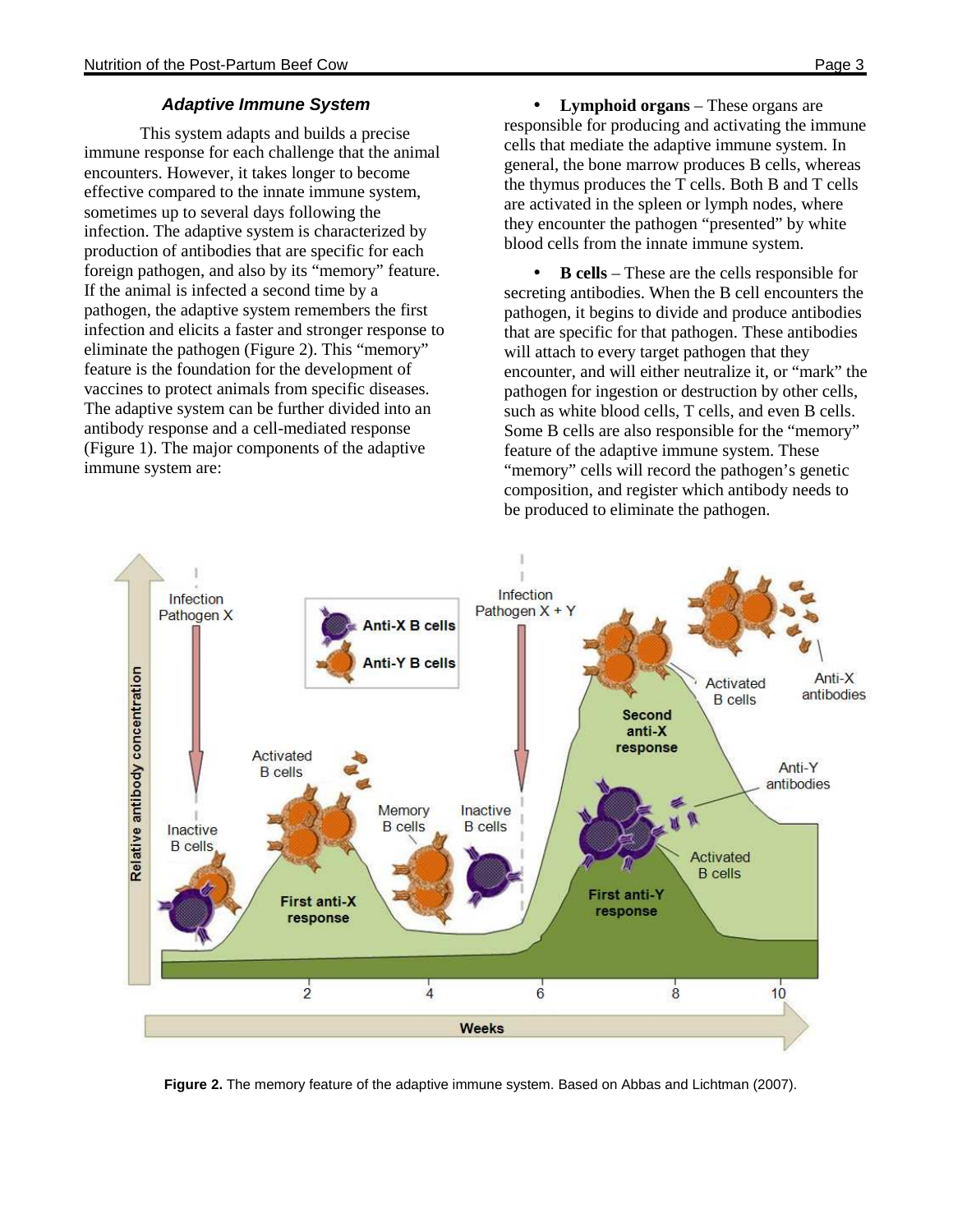• **T cells** – They are responsible for eliminating cells containing the pathogen (cellmediated response). Similarly to B cells, the T cells begin to multiply and become specific to the "presented" pathogen. When activated T cells encounter white blood cells and B cells that have ingested the specific pathogen they attack and eliminate the whole cell-pathogen complex.

• **Active and passive immunity** – Immunity is the resistance of the animal to a specific disease. Active immunity is acquired when the animal is infected by a specific pathogen, creates a "memory" against it, and successfully eliminates the disease and pathogen. The next time the animal is infected by the pathogen, the adaptive immune response will be faster and stronger (Figure 2), quickly eliminating the pathogen and preventing the disease. A common example is chicken pox in humans; once you have it you'll never have it again. Vaccination is also an example of active immunity. By injecting the animal with a killed or weakened pathogen, which won't be harmful enough to develop the disease, the immune system creates the "memory" and learns how to fight it if an infection occurs. Passive immunity occurs when the animal receives antibodies from an external source, such as another animal. The classical example of passive immunity is the transfer of antibodies from the cow to the calf via colostrum. This transfer is extremely important to newborn calves because their immune system is not mature enough to develop its own antibodies. The calf should be immune to most of the pathogens present in the environment because the dam has already been exposed to them and developed protective antibodies. Another example of passive immunity is the administration of specific antiserum or antitoxin to sick cattle or calves that did not receive enough colostrum.

## **Managing Cattle Health**

In commercial beef operations, cattle are frequently exposed to health challenges. These can be bacteria, viruses, parasites, and toxins coming from the feed, air, water, wildlife, other cattle, and even humans. Stress is also an important factor regarding cattle health. Extreme temperatures, handling, transportation, weaning, and comingling are stressors that can suppress the immune system of cattle, but also trigger inflammatory responses. Maintaining cattle in good health is not only important for animal well-being, but also has implications on animal productivity. The immune

system, as well as any other body functions, requires a significant amount of nutrients to work properly. When the animal is infected by a pathogen, a significant amount of the consumed energy and protein that were supposed to support productive functions, such as growth, reproduction, lactation, are shifted to support the immune response. These nutrients are required for production of white blood cells, support the inflammation process, multiplication of T and B cells, antibody synthesis, and many other immune processes. Therefore, maintaining cattle in good health will improve nutrient utilization and productivity. Similarly, cattle should always be maintained in adequate nutritional status so their immune system can work properly when needed. Some management considerations to improve the immune system of cattle are:

• **Nutrition** – Energy and protein are required for every single process within the body, including the immune system. Energy serves as fuel for the synthesis and function of immune cells, whereas protein regulates and serves as structural component for cells and antibodies. Without proper energy and protein intake, the immune system and any immune response becomes impaired. Minerals are required for proper function of the immune components, such as pathogen recognition and antibody response. Although several minerals are important for overall body function, selenium, zinc, copper, and chromium are specifically important for the immune system and should always be offered to cattle in amounts that supply their requirements. Vitamins A,  $B_6$ ,  $B_{12}$ , C, and E are also essential for proper immune function, and their roles typically overlap with those of minerals. Cattle should always receive adequate amounts of vitamins A and E in the diet, whereas supplementation of vitamins B and C are often not required because rumen bugs and body tissues, respectively, produce sufficient amounts of these vitamins.

• **Reducing stress** – Stressful situations also have negative effects on the immune system. Common stressors in beef operations are heat/cold stress, frequent handling, transport, and weaning. Prolonged stress, such as during extremely hot or cold temperatures or after weaning, can suppress the immune response; therefore cattle would be more susceptible to diseases. Conversely, short-term stress, such as transport and handling, can activate the immune response, specifically the innate system. Therefore, reducing the amount of stress to which cattle are exposed will benefit their health and,